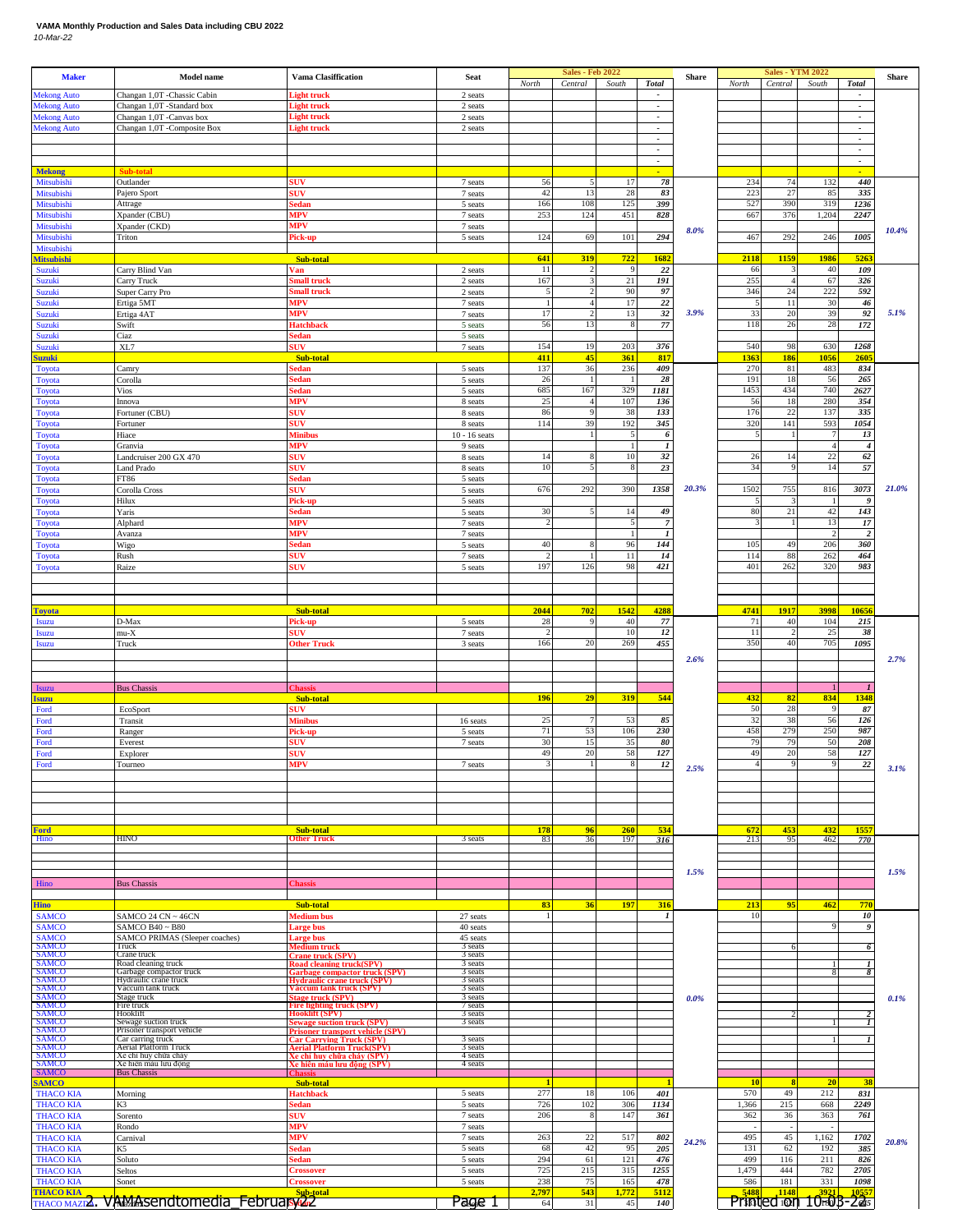| <b>Maker</b>                               | <b>Model name</b>                                                                                                           | <b>Vama Clasiffication</b>              | <b>Seat</b>                     | North                          | <b>Sales - Feb 2022</b><br>Central | South                           | <b>Total</b>                               | <b>Share</b> | North                       | <b>Sales - YTM 2022</b><br>Central | South                    | <b>Total</b>                                         | <b>Share</b> |
|--------------------------------------------|-----------------------------------------------------------------------------------------------------------------------------|-----------------------------------------|---------------------------------|--------------------------------|------------------------------------|---------------------------------|--------------------------------------------|--------------|-----------------------------|------------------------------------|--------------------------|------------------------------------------------------|--------------|
| <b>FHACO MAZDA</b>                         | Mazda3                                                                                                                      | edan                                    | 5 seats                         | 231                            | 70                                 | 175                             | 476                                        |              | 560                         | 199                                | 447                      | 1206                                                 |              |
| <b>HACO MAZDA</b><br><b>HACO MAZDA</b>     | $CX-5$<br>Mazda 6                                                                                                           | <b>Crossover</b><br>sedan               | 5 seats<br>5 seats              | 525<br>65                      | 154<br>10                          | 375<br>35                       | 1054<br>110                                |              | 1,223<br>94                 | 307<br>18                          | 740<br>69                | 2270<br>181                                          |              |
| <b>FHACO MAZDA</b>                         | <b>BT-50</b>                                                                                                                | Pick-up                                 | 5 seats                         | 26                             | 9                                  | 26                              | 61                                         | 11.7%        | 61                          | 26                                 | 94                       | 181                                                  | 11.3%        |
| <b>HACO MAZDA</b><br><b>HACO MAZDA</b>     | $CX-8$<br>$CX-3$                                                                                                            | <b>SUV</b><br><b>SUV</b>                | 7 seats<br>5 seats              | 102<br>68                      | 41<br>29                           | 189<br>43                       | 332<br>140                                 |              | 380<br>165                  | 47<br>74                           | 230<br>109               | 657<br>348                                           |              |
| <b>FHACO MAZDA</b>                         | $CX-30$                                                                                                                     | šUV                                     | 7 seats                         | 65                             | 25                                 | 65                              | 155                                        |              | 157                         | 28                                 | 74                       | 259                                                  |              |
|                                            |                                                                                                                             |                                         |                                 |                                |                                    |                                 |                                            |              |                             |                                    |                          |                                                      |              |
| <b>THACO MAZDA</b><br><b>THACO PREMIUM</b> | Peugeot                                                                                                                     | Sub-total<br>eugeot                     | 7 seats                         | 1146<br>421                    | 369<br>158                         | 953<br>310                      | 2468<br>889                                |              | 2973<br>944                 | 831<br>378                         | 1943<br>741              | 5747<br>2063                                         |              |
| <b>PEUGEOT</b>                             |                                                                                                                             |                                         |                                 |                                |                                    |                                 | 889                                        | 4.2%         |                             |                                    |                          |                                                      | 4.1%         |
| <b>THACO TRUCK</b>                         | K2700 (K200)                                                                                                                | Sub-total<br>mall truck                 | 2 seats                         | 421<br>204                     | 158<br>35                          | 310<br>174                      | 413                                        |              | 944<br>295                  | 378<br>62                          | 741<br>279               | 2063<br>636                                          |              |
| <b>FHACO TRUCK</b>                         | K3000 (K250)                                                                                                                | mall truck                              | 2 seats                         | 309                            | 64                                 | 289                             | 662                                        |              | 537                         | 99                                 | 448                      | 1084                                                 |              |
| <b>FHACO TRUCK</b><br><b>THACO TRUCK</b>   | Thaco truck<br>Thaco dumptruck (SPV)                                                                                        | <b>Light truck</b><br>Dump truck (SPV)  | 2 seats<br>2 seats              | 293<br>106                     | 101<br>57                          | 352<br>241                      | 746<br>404                                 | 10.5%        | 455<br>150                  | 177<br>78                          | 593<br>302               | 1225<br>530                                          | 6.8%         |
|                                            |                                                                                                                             |                                         |                                 |                                |                                    |                                 |                                            |              |                             |                                    |                          |                                                      |              |
| <b>THACO TRUCK</b><br><b>BUS THACO</b>     | Thaco 28 45 seats                                                                                                           | Sub-total<br>Large bus                  | $28 \sim 45$ seats              | 912<br>$\overline{4}$          | 257<br>$\overline{c}$              | 1056<br>10                      | 2225<br>16                                 |              | 1437<br>6                   | 416<br>$\overline{c}$              | 1622<br>14               | 3475<br>$\bf{22}$                                    |              |
| <b>BUS THACO</b>                           | Minibus                                                                                                                     | <b>Minibus</b>                          |                                 | $\sqrt{6}$                     | 12                                 | $\,$ 8 $\,$                     | 26                                         | 0.2%         | 21                          | 13                                 | $11\,$                   | 45                                                   | 0.1%         |
| <b>BUS THACO</b><br>Honda                  | CR-V (CKD)                                                                                                                  | Sub-total<br><b>SUV</b>                 | 7 seats                         | 10<br>227                      | 14<br>94                           | 18<br>155                       | 42<br>476                                  |              | 27<br>722                   | 15<br>331                          | 25<br>501                | 67<br>1554                                           |              |
| Honda                                      | CITY                                                                                                                        | sedan                                   | 5 seats                         | 285                            | 210                                | 276                             | 771                                        |              | 944                         | 678                                | 894                      | 2516                                                 |              |
| Honda<br>Honda                             | Jazz<br>Accord                                                                                                              | <b>Sedan</b><br>sedan                   | 5 seats<br>5 seats              | $\overline{1}$                 |                                    | 6                               | $\overline{7}$                             |              | 6                           | $\overline{7}$                     | 27                       | 40                                                   |              |
| Honda                                      | Odyssey                                                                                                                     | MPV                                     | 7 seats                         |                                |                                    |                                 |                                            | 8.7%         |                             |                                    |                          |                                                      | 11.0%        |
| Honda<br>Honda                             | Civic                                                                                                                       | sedan<br>sedan                          | 5 seats<br>5 seats              | 30<br>122                      | 28<br>87                           | 88<br>89                        | 146<br>298                                 |              | 48<br>316                   | 42<br>286                          | 206<br>214               | 296<br>816                                           |              |
| Honda                                      | Brio<br>HR-V                                                                                                                | <b>SUV</b>                              | 5 seats                         | 42                             | 34                                 | 56                              | 132                                        |              | 140                         | 108                                | 131                      | 379                                                  |              |
| Honda                                      |                                                                                                                             | <b>Sub-Total</b>                        |                                 | 707                            | 453                                | 670                             | 1830                                       |              | 2176                        | 1452                               | 1973                     | 5601                                                 |              |
| <b>VINAMOTOR</b><br><b>VINAMOTOR</b>       | Hyundai<br>Hyundai                                                                                                          | <b>Large bus</b><br><b>Medium</b> truck | 29-80 Seats<br>Under 10T        | $7\phantom{.0}$<br>15          |                                    |                                 | $\overline{7}$<br>15                       |              | 12<br>45                    |                                    |                          | 12<br>$\sqrt{45}$                                    |              |
| <b>VINAMOTOR</b>                           | Vinamotor Cabstar                                                                                                           | <b>Small</b> truck                      | Under 3.5T                      |                                |                                    |                                 |                                            | 0.1%         |                             |                                    |                          |                                                      | 0.1%         |
| <b>VINAMOTOR</b>                           |                                                                                                                             | <b>Sub-Total</b>                        |                                 | 22                             |                                    |                                 | 22                                         |              | 57                          |                                    |                          | 57                                                   |              |
| <b>VEAM</b>                                | <b>VEAM Motor</b>                                                                                                           | <b>Light truck</b>                      | $2 - 3$                         | 13                             |                                    | 29                              | 44                                         |              | 18                          | 6                                  | 55                       | 79                                                   |              |
| <b>VEAM</b><br><b>VEAM</b>                 | MAZ                                                                                                                         | <b>Medium</b> truck                     | $2 - 3$                         |                                |                                    |                                 |                                            | 0.2%         |                             |                                    |                          |                                                      | 0.2%         |
| <b>VEAM</b>                                |                                                                                                                             |                                         |                                 | 13                             | $\overline{2}$                     | 29                              | 44                                         |              | <b>18</b>                   | 6                                  | 55                       | 79                                                   |              |
| <b>TCIEV</b>                               | Sunny XL                                                                                                                    | Sedan                                   | 5 seats                         |                                |                                    |                                 |                                            |              |                             |                                    |                          |                                                      |              |
| <b>TCIEV</b>                               | Sunny XV                                                                                                                    | Sedan                                   | 5 seats                         |                                |                                    |                                 |                                            |              |                             |                                    |                          |                                                      |              |
| <b>TCIEV</b><br><b>TCIEV</b>               | K-Trail 2.0L<br>X-Trail 2.5L                                                                                                | <b>SUV</b><br>SUV                       | $5 + 2$ seats<br>$5 + 2$ seats  |                                |                                    |                                 |                                            |              |                             |                                    |                          |                                                      |              |
| <b>TCIEV</b>                               |                                                                                                                             |                                         |                                 |                                |                                    |                                 |                                            |              |                             |                                    |                          |                                                      |              |
| <b>HYUNDAI</b>                             | County                                                                                                                      | <b>Medium</b> bus                       | 29 seats                        |                                |                                    |                                 |                                            |              |                             |                                    |                          |                                                      |              |
| <b>HYUNDAI</b>                             | Mighty CBU                                                                                                                  | <b>Light truck</b>                      | 3 seats                         |                                |                                    |                                 |                                            | 0.6%         |                             |                                    |                          |                                                      | 0.6%         |
| <b>HYUNDAI</b>                             | Mighty CKD                                                                                                                  | <b>Light truck</b>                      | 3 seats                         | 47<br>47                       | 10<br>10                           | 61<br>61                        | 118<br>118                                 |              | 122<br>122                  | 22<br>22                           | 164<br>164               | 308<br>308                                           |              |
| <b>DOTHANH</b><br><b>VIDABUS</b>           | G8                                                                                                                          | <b>Large bus</b>                        | 29-34 seats                     |                                |                                    |                                 |                                            |              |                             |                                    |                          |                                                      |              |
| <b>VIDABUS</b>                             | G11                                                                                                                         | <b>Large bus</b>                        | 47 seats                        |                                |                                    |                                 |                                            |              |                             |                                    |                          |                                                      |              |
| <b>VIDABUS</b><br><b>VIDABUS</b>           | G12<br>GVD090                                                                                                               | <b>Large bus</b><br><b>Large bus</b>    | 47 seats                        |                                |                                    |                                 |                                            |              |                             |                                    |                          |                                                      |              |
| <b>VIDABUS</b>                             | GDW6117                                                                                                                     | <b>Large bus</b>                        | 47 seats                        |                                |                                    |                                 |                                            |              |                             |                                    |                          |                                                      |              |
| <b>VIDABUS</b><br><b>VIDABUS</b>           | Lestar<br><b>BC095</b>                                                                                                      | Medium bus<br><b>City bus</b>           | 29 seats<br>60 seats            |                                |                                    |                                 |                                            | 0.0%         |                             |                                    |                          |                                                      | 0.0%         |
| <b>VIDABUS</b>                             | <b>BC110</b>                                                                                                                | <b>City bus</b>                         | 70-80 seats                     |                                |                                    |                                 |                                            |              |                             |                                    |                          |                                                      |              |
| <b>VIDABUS</b>                             | <b>BS 106 CNG</b>                                                                                                           | <b>City bus</b>                         |                                 |                                |                                    |                                 |                                            |              |                             |                                    |                          |                                                      |              |
| <b>VIDABUS</b><br><b>VIDABUS</b>           | <b>BS 106 DIESEL</b><br><b>BS 090 DIESEL</b>                                                                                | <b>City bus</b><br><b>City bus</b>      |                                 |                                |                                    |                                 |                                            |              |                             |                                    |                          |                                                      |              |
|                                            |                                                                                                                             |                                         |                                 |                                |                                    |                                 |                                            |              |                             |                                    |                          |                                                      |              |
| <b>DAEWOO BUS</b>                          |                                                                                                                             | <b>Sub-Total</b>                        |                                 |                                |                                    |                                 |                                            |              |                             |                                    |                          |                                                      |              |
|                                            |                                                                                                                             |                                         |                                 |                                |                                    |                                 |                                            |              |                             |                                    |                          |                                                      |              |
|                                            |                                                                                                                             |                                         |                                 |                                |                                    |                                 |                                            |              |                             |                                    |                          |                                                      |              |
|                                            |                                                                                                                             |                                         |                                 |                                |                                    |                                 |                                            |              |                             |                                    |                          |                                                      |              |
|                                            |                                                                                                                             | <b>Sub-Total</b>                        |                                 |                                |                                    |                                 |                                            |              |                             |                                    |                          |                                                      |              |
|                                            |                                                                                                                             |                                         |                                 |                                |                                    |                                 |                                            |              |                             |                                    |                          |                                                      |              |
|                                            |                                                                                                                             |                                         |                                 |                                | <b>Sales - Feb 2022</b>            |                                 |                                            |              |                             | <b>Sales - YTM 2022</b>            |                          |                                                      |              |
| $\mathbf{No}$                              | <b>Vehicle Type</b>                                                                                                         |                                         |                                 | <b>North</b>                   | <b>Central</b>                     | <b>South</b>                    | <b>Total</b>                               |              | <b>North</b>                | Central South                      |                          | <b>Total</b>                                         |              |
| $\mathbf{1}$                               | Passenger cars (PC)<br>Sedans                                                                                               |                                         |                                 | 2,970                          | 966                                | 2,037                           | 5,973                                      |              | 6,923                       | 2,748                              | 4,954                    | 14,625                                               |              |
| 2                                          | Sport utility vehicles (SUV)                                                                                                |                                         |                                 | 2,142                          | 783                                | 1,753                           | 4,678                                      |              | 5,685                       | 2,243                              | 4,561                    | 12,489                                               |              |
| 3<br>$\overline{4}$                        | <b>Cross-over cars</b><br>Multi-purpose vehicles (MPV)                                                                      |                                         |                                 | 1,488<br>564                   | 444<br>157                         | 855<br>1,120                    | 2,787<br>1,841                             |              | 3,288<br>1,263              | 932<br>480                         | 1,853<br>2,743           | 6,073<br>4,486                                       |              |
| 5                                          | <b>Convertible cars</b>                                                                                                     |                                         |                                 | $\sim$                         | ٠                                  | $\overline{\phantom{a}}$        |                                            |              | $\blacksquare$              | $\overline{a}$                     | $\sim$                   | $\overline{\phantom{a}}$                             |              |
| 6                                          | Hatchback                                                                                                                   |                                         |                                 | 333                            | 31                                 | 114                             | 478                                        |              | 688                         | 75                                 | 240                      | 1,003                                                |              |
| $\overline{7}$<br>8                        | Others (please specify)<br>Mercedes-Benz's PC subtotal                                                                      |                                         |                                 | $\sim$                         | $\overline{\phantom{a}}$           | $\overline{\phantom{a}}$        | $\blacksquare$<br>$\overline{\phantom{a}}$ |              | ٠                           |                                    |                          | $\overline{\phantom{a}}$<br>$\overline{\phantom{a}}$ |              |
| $\mathbf Q$                                | Lexus's PC subtotal                                                                                                         |                                         |                                 | 35                             | $\sim$                             | 25                              | 60                                         |              | 148                         |                                    | 126                      | 274                                                  |              |
| 10<br>11                                   | <b>Thaco Premium subtotal</b><br><b>Thaco Peugeot's PC subtotal</b>                                                         |                                         |                                 | 41<br>421                      | $\overline{4}$<br>158              | 56<br>310                       | 101<br>889                                 |              | 139<br>944                  | 18<br>378                          | 147<br>741               | 304<br>2,063                                         |              |
|                                            | <b>Subtotal</b>                                                                                                             |                                         |                                 | 7,994                          | 2,543                              | 6,270                           | 16,807                                     |              | 19,078                      | 6,874                              | 15,365                   | 41,317                                               |              |
| $\mathbf{H}$                               | In percentage $(\% )$<br><b>Commercial vehicles (CV)</b>                                                                    |                                         |                                 | 47.56%                         | 15.13%                             |                                 | 37.31% 100.00%                             |              | 46.17%                      | 16.64%                             | 37.19%                   | 100.00%                                              |              |
|                                            | <b>Trucks</b>                                                                                                               |                                         |                                 |                                |                                    |                                 |                                            |              |                             |                                    |                          |                                                      |              |
| 11                                         | Pick-ups                                                                                                                    |                                         |                                 | 249                            | 140                                | 273                             | 662<br>22                                  |              | 1,062                       | 640                                | 695                      | 2,397                                                |              |
| 12<br>13                                   | <b>Vans</b><br>Small trucks $(G.V.M \le 5,000$ Kg)                                                                          |                                         | 11<br>685                       | $\overline{\mathbf{c}}$<br>104 | 9<br>574                           | 1,363                           |                                            | 66<br>1,433  | $\boldsymbol{\beta}$<br>189 | 40<br>1,016                        | 109<br>2,638             |                                                      |              |
| 14                                         | Light trucks (5,000 Kg < G.V.M ≤ 10,000 Kg)                                                                                 |                                         | 353                             | 113                            | 442                                | 908                             |                                            | 595          | 205                         | 812                                | 1,612                    |                                                      |              |
| 15<br>16                                   | Medium trucks (10,000 Kg < G.V.M $\leq$ 24,000 Kg)<br>$(24,000 \text{ Kg} <$ G.V.M < 45,000 Kg)<br><b>Heavy-duty trucks</b> |                                         | 15                              | $\sim$<br>ä,                   | $\sim$<br>$\blacksquare$           | 15                              |                                            | 45           | 6                           |                                    | 51<br>٠                  |                                                      |              |
| 17                                         | $(G.V.M \ge 45,000 Kg)$<br>Super heavy trucks                                                                               |                                         |                                 | $\overline{\phantom{a}}$       | $\overline{\phantom{a}}$           | $\overline{\phantom{a}}$        |                                            | $\sim$       | $\overline{a}$              | $\overline{\phantom{a}}$           | $\overline{a}$           |                                                      |              |
| 18<br>19                                   | <b>Other Trucks</b><br><b>Tractor trucks</b>                                                                                |                                         | 249<br>$\overline{\phantom{a}}$ | 56<br>$\blacksquare$           | 466<br>$\overline{\phantom{a}}$    | 771<br>$\overline{\phantom{a}}$ |                                            | 563          | 135                         | 1,167                              | 1,865                    |                                                      |              |
| 20                                         | Mercedes-Benz's CV (FUSO) subtotal                                                                                          |                                         |                                 | $\overline{\phantom{a}}$       | $\blacksquare$                     | $\overline{\phantom{a}}$        | $\blacksquare$                             |              | $\overline{\phantom{a}}$    | $\overline{\phantom{a}}$           | $\overline{\phantom{a}}$ | $\sim$                                               |              |
|                                            | <b>Subtotal</b><br>In percentage $(\% )$                                                                                    |                                         |                                 | 1,562<br>41.75%                | 415<br>11.09%                      | 1,764<br>47.15%                 | 3,741<br>$100.00\%$                        |              | 3,764<br>43.40%             | 1,178<br>13.58%                    | 3,730<br>43.01%          | 8,672<br>100.00%                                     |              |
|                                            | <b>Buses</b>                                                                                                                |                                         |                                 |                                |                                    |                                 |                                            |              |                             |                                    |                          |                                                      |              |
| 21<br>$22\,$                               | Minibuses [(10-16) seats]<br>Medium buses / Coaches<br>$[(17-30) \text{ seats}]$                                            |                                         |                                 | 31<br>$\boldsymbol{l}$         | 20                                 | 66                              | 117<br>$\boldsymbol{l}$                    |              | 58<br>10                    | 52                                 | 74                       | 184<br>10                                            |              |
| 23<br>2.                                   | VAIR SENGTOM edia ['#ebruary22                                                                                              | Page 2                                  | II                              | $\overline{2}$                 | 10                                 | 23                              |                                            |              |                             | Printed on 10-03-22                |                          |                                                      |              |
|                                            |                                                                                                                             |                                         |                                 |                                |                                    |                                 |                                            |              |                             |                                    |                          |                                                      |              |